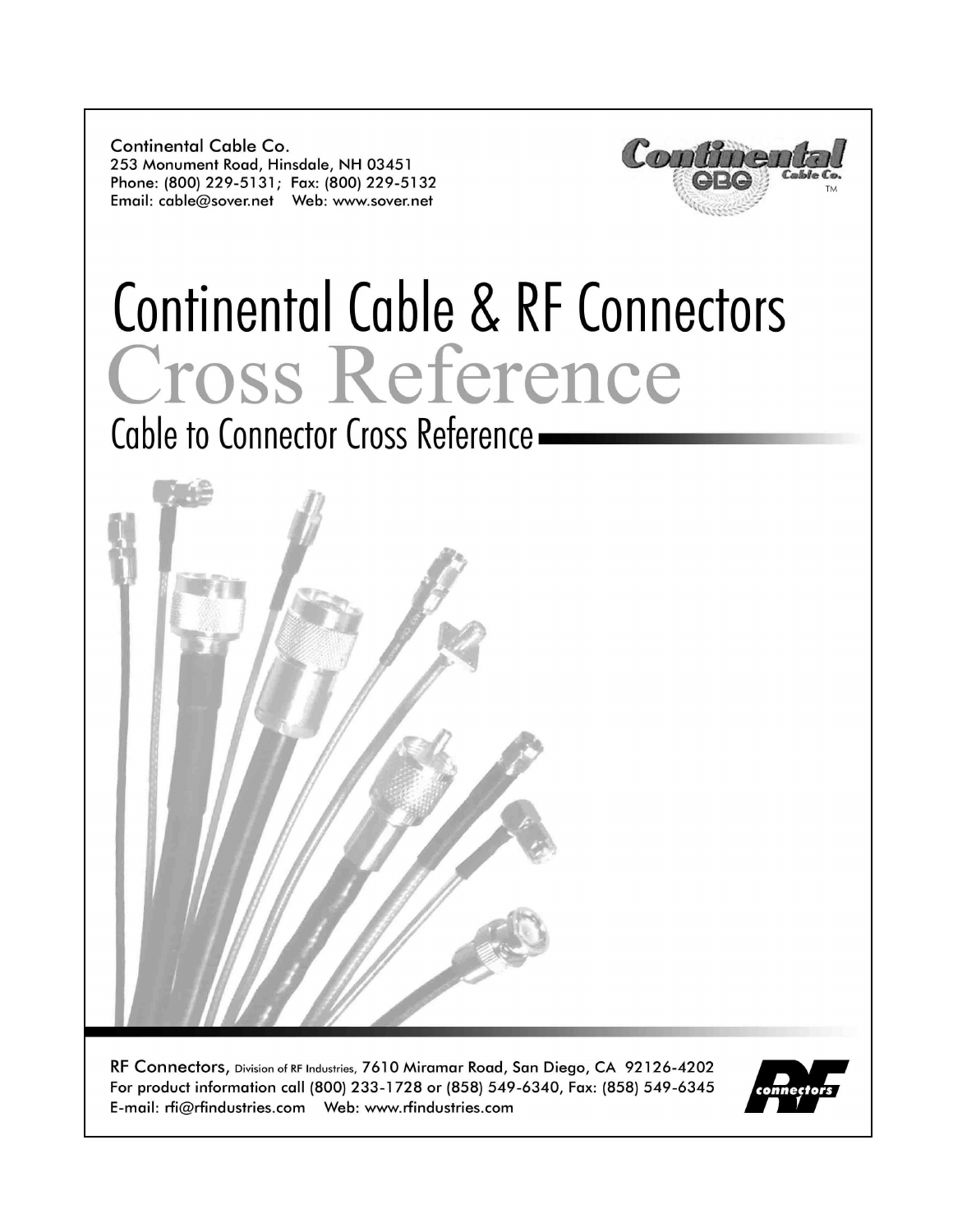# **HOW TO USE THIS MANUAL**

This manual is organized first by CONTINENTAL Cable groups and then by the types of RFI connectors available for each group. The connector lists are divided into subgroups by interface type.

Each connector listing contains the RFI part number, the description and the materials used for each connector. The materials listings consist of the body, shell, pin/contact, and dielectric.

The Cable Number Locator below is supplied for easy cross-referencing by cable part number to page number.

#### *Example:*

*You need to know if RFI has an N Male Clamp Solder Plug for CONTINENTAL C6143.* 

*Refer to the table below for CONTINENTAL 8241A. Go to page 7. Under the heading for CONTINENTAL C6143, C6144, C6144A, C6201you will find RFN-1904-1N and RFN-1904-1S.* 

From the description and the materials information you are able to determine if one of these connectors works for your application. The legend on page two explains the material codes used in this manual.

**Part numbers with an (\*) are special order only.** If you have special requirements, please contact RF Industries' sales department for assistance.

| Cable #          | Page #         | Cable # | Page # | Cable # | Page # | Cable # | Page # |
|------------------|----------------|---------|--------|---------|--------|---------|--------|
|                  |                |         |        |         |        |         |        |
| C <sub>233</sub> | 8              | C6121   | 10     | C6144A  |        | C6178   | 8      |
| C4130            | 9              | C6123   | 9      | C6151A  | 3      | C6201   |        |
| C4601            | 3              | C6124   | 8      | C6152   | 3      | C6231   | 3      |
| C4621            | 3              | C6131   | 10     | C6153   | 3      | C6232   | 8      |
| C4622            | 3              | C6133   | 9      | C6154   | 3      | C6234   | 3      |
| C6102            | 6              | C6134   | 8      | C6161   | 8      |         |        |
| C6111            | $\overline{2}$ | C6143   |        | C6166   | 9      |         |        |
| C6113            | 6              | C6144   |        | C6171   | 9      |         |        |

#### **Cable Number Locator**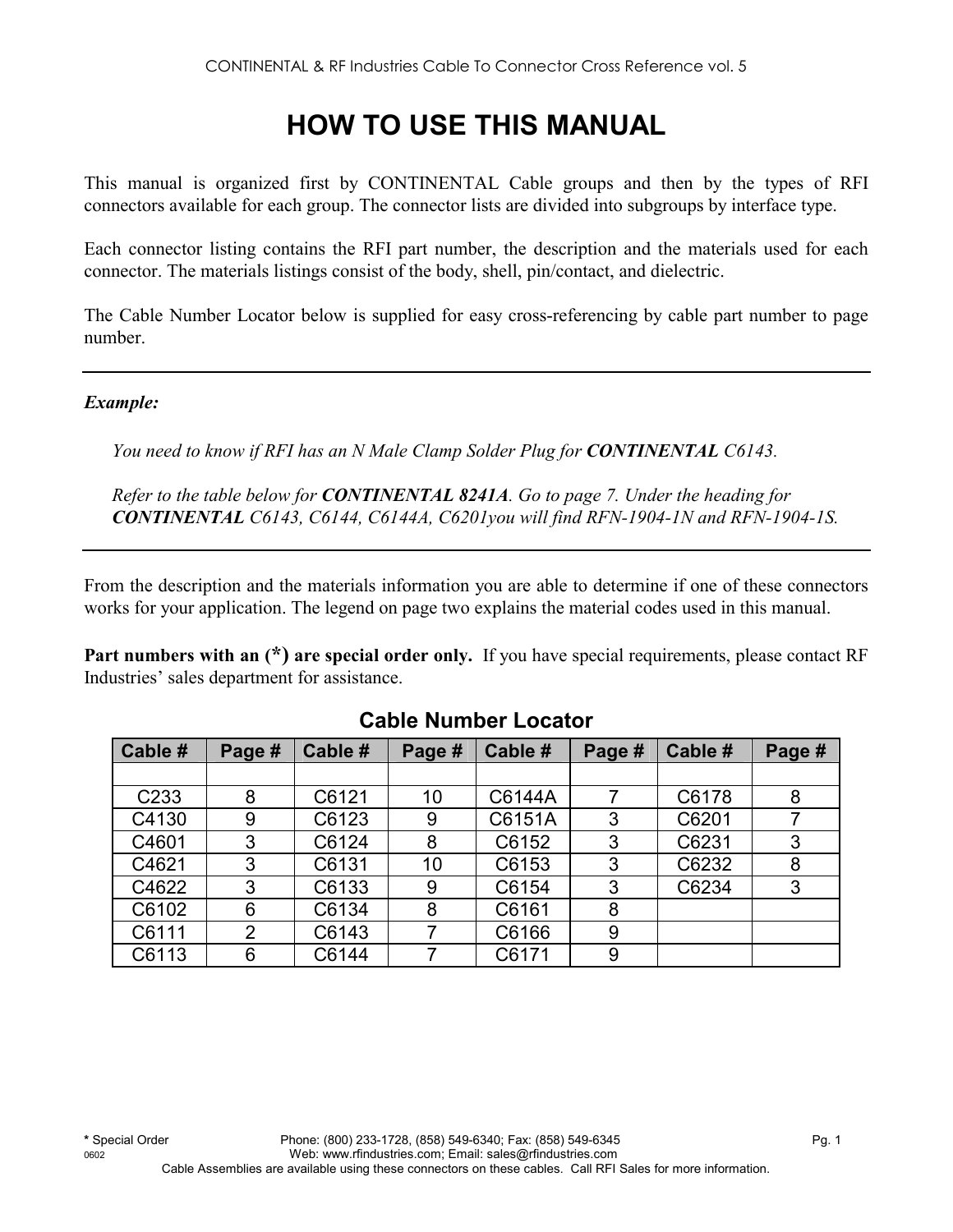*The information found in this guide was compiled using specifications that were current at the time of compilation. Please note that manufacturer's specifications are subject to change without notice. We therefore suggest that after using this guide to make your initial connector selections, you should obtain the latest product specifications from this cable manufacturer and RF Industries.*

# **CONTINENTAL & RF INDUSTRIES CABLE TO CONNECTOR CROSS REFERENCE**

| Legend                      |                             |                    |                                    |  |  |  |  |  |
|-----------------------------|-----------------------------|--------------------|------------------------------------|--|--|--|--|--|
| <b>BODY PLATING</b>         | <b>SHELL PLATING</b>        | <b>PIN/CONTACT</b> | <b>DIELECTRIC</b>                  |  |  |  |  |  |
| C - Chrome                  | C - Black Chrome            | $G -$ Gold         | <b>B</b> - Bakelite, Dap, Phenolic |  |  |  |  |  |
| $G - Gold$                  | $G - Gold$                  | $N - Nickel$       | D - Delrin, Polypropylene          |  |  |  |  |  |
| $N - Nickel$                | N - Nickel                  | $S -$ Silver       | T-PTFF                             |  |  |  |  |  |
| $S - S$ ilver               | S - Silver                  |                    |                                    |  |  |  |  |  |
| <b>SS</b> - Stainless Steel | <b>SS</b> - Stainless Steel |                    |                                    |  |  |  |  |  |

#### **Continental C6111**

| <b>PART NUMBER</b>   | <b>DESCRIPTION</b>                                         | <b>BODY</b>  | <b>SHELL</b>   | P/C | <b>DIE</b>              |
|----------------------|------------------------------------------------------------|--------------|----------------|-----|-------------------------|
|                      | 1.0/2.3                                                    |              |                |     |                         |
| RF123-7000-B         | 1.0/2.3 Series Male Snap-On Crimp Plug                     | N            | N              | G   | Т                       |
| RF123-7001-B         | 1.0/2.3 Series Male Slide-On Crimp Plug                    | N            | N              | G   | $\mathsf T$             |
| RF123-7002-B         | 1.0/2.3 Series Male Screw-On Crimp Plug                    | N            | N              | G   | T                       |
| RF123-7050-1B        | 1.0/2.3 Series Female Slide-On Crimp Jack                  | G            | ---            | G   | T                       |
| RF123-7052-1B        | 1.0/2.3 Series Female Bulkhead Crimp Jack                  | G            | $\overline{a}$ | G   | T                       |
|                      | <b>BNC</b>                                                 |              |                |     |                         |
| RFB-1106-5B1         | BNC Male Crimp Plug (Large Ferrule)                        | $\mathsf{N}$ | N              | G   | T                       |
| <b>RFB-1117-B1-T</b> | BNC Female Crimp Rear-Mount Bulkhead, .200 Panel Thickness | N            | ---            | G   | $\top$                  |
| RFB-1123-B1          | <b>BNC Female Crimp Socket Jack</b>                        | N            | ---            | G   | $\overline{\mathsf{T}}$ |
|                      | N                                                          |              |                |     |                         |
| RFN-1005-B1-03       | N Male Crimp                                               | N            | N              | G   | Τ                       |
| RFN-1009-B1-03       | N Male Right Angle Crimp Square Body                       |              |                |     |                         |
| RFN-1022-8-B1        | N Female Chassis Connector; Bulkhead Rear Mount Crimp      | N            | ---            | G   | T                       |
| <b>RFN-1027-B1</b>   | N Female Crimp                                             | S            | ---            | G   | T                       |
|                      | <b>TNC</b>                                                 |              |                |     |                         |
| RFT-1201-B1          | TNC Male Clamp Plug                                        | N            | N              | G   | T                       |
| <b>RFT-1202-3B1</b>  | <b>TNC Male Crimp Plug</b>                                 | N            | N              | G   | D                       |
| RFT-1212-B1          | TNC Female Crimp Bulkhead Jack                             | N            | ---            | G   | D                       |
|                      | <b>Mini-UHF</b>                                            |              |                |     |                         |
| RFU-600-3B1          | Mini-UHF Male Crimp Plug                                   | N            | N              | G   | T                       |
| <b>RFU-601-B1</b>    | Mini-UHF Female Crimp Jack                                 | N            | ---            | G   | $\top$                  |
| <b>RFU-617-B1</b>    | Mini-UHF Female Crimp Bulkhead Jack                        | N            | ---            | G   | $\overline{\mathsf{T}}$ |
|                      | <b>MCX</b>                                                 |              |                |     |                         |
| <b>RMX-8000-B</b>    | <b>MCX Male Crimp Plug</b>                                 | N            | $---$          | G   | T                       |
| <b>RMX-8000-1B</b>   | <b>MCX Male Crimp Plug</b>                                 | G            | ---            | G   | $\overline{\mathsf{T}}$ |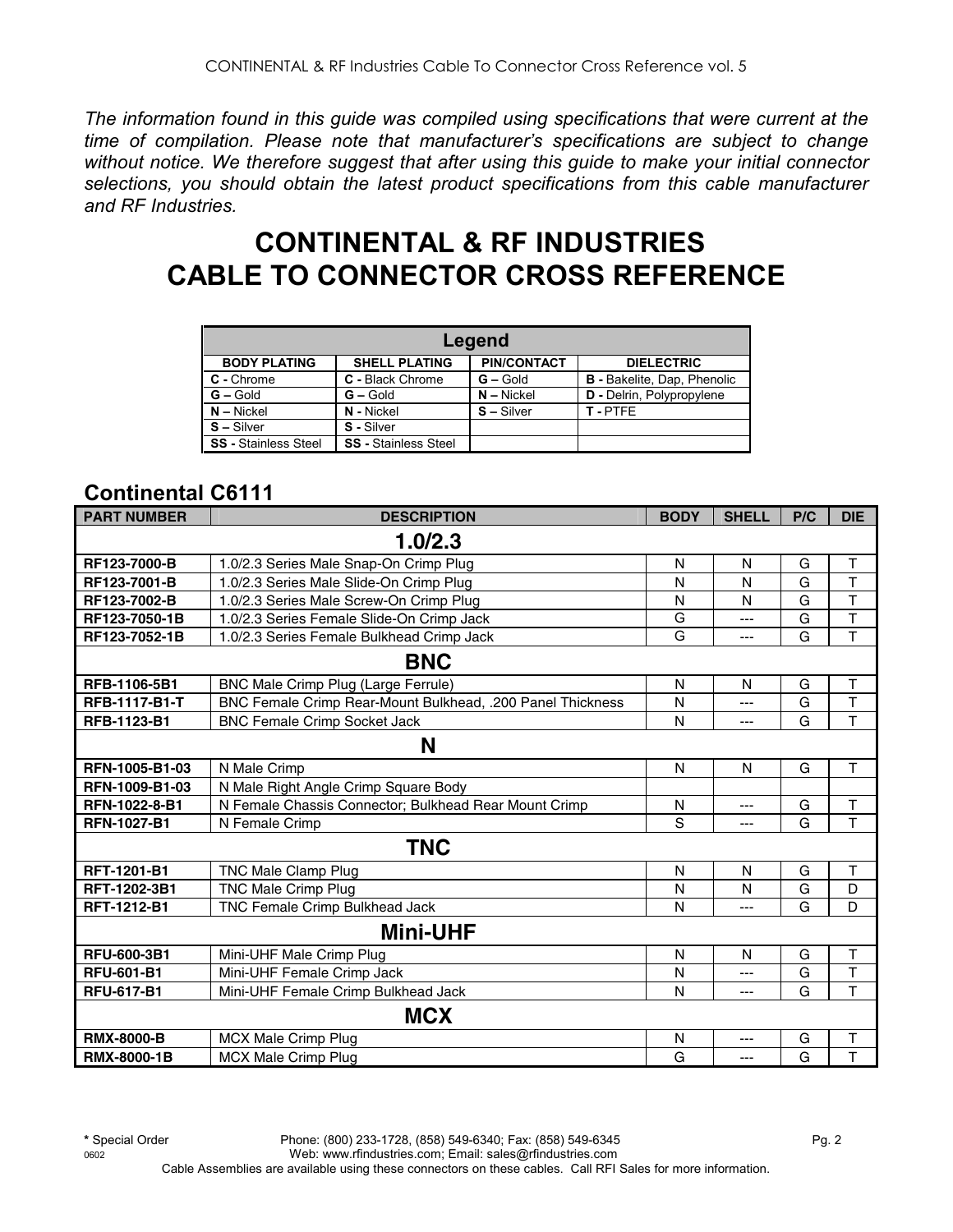| <b>PART NUMBER</b> | <b>DESCRIPTION</b>                                           | <b>BODY</b>  | <b>SHELL</b>   | P/C | <b>DIE</b>              |  |  |
|--------------------|--------------------------------------------------------------|--------------|----------------|-----|-------------------------|--|--|
| <b>MCX</b>         |                                                              |              |                |     |                         |  |  |
| <b>RMX-8010-B</b>  | MCX Male Right Angle Crimp Plug                              | $\mathsf{N}$ | ---            | G   | $\top$                  |  |  |
| <b>RMX-8010-1B</b> | MCX Male Right Angle Crimp Plug                              | G            | ---            | G   | T                       |  |  |
|                    | <b>MMCX</b>                                                  |              |                |     |                         |  |  |
| <b>RMX-9000-1B</b> | MMCX Male Straight Crimp Plug                                | G            | $---$          | G   | T                       |  |  |
| <b>RMX-9010-1B</b> | MMCX Male Right Angle Crimp Plug                             | G            | ---            | G   | T                       |  |  |
| RMX-9050-1B        | <b>MMCX Female Crimp Jack</b>                                | G            | ---            | G   | T                       |  |  |
|                    | <b>Reverse Polarity</b>                                      |              |                |     |                         |  |  |
| RP-1202-1B1        | TNC Reverse Polarity Crimp Plug (Female Contact)             | $\mathsf{N}$ | N              | G   | $\mathsf T$             |  |  |
| RP-1212-B1         | TNC Reverse Polarity Bulkhead Crimp Jack (Male Contact)      | N            | $---$          | G   | T                       |  |  |
| RP-3000-B1         | SMA Reverse Polarity Crimp Plug (Female Contact)             | N            | ---            | G   | $\overline{1}$          |  |  |
| RP-3252-1B1        | SMA Reverse Polarity Bulkhead Crimp Jack (Male Contact)      | G            | $---$          | G   | T                       |  |  |
|                    | <b>SMA</b>                                                   |              |                |     |                         |  |  |
| RSA-3000-1B1       | SMA Male Crimp Plug                                          | G            | G              | G   | т                       |  |  |
| <b>RSA-3000-B1</b> | SMA Male Crimp Plug                                          | N            | N              | G   | $\mathsf{T}$            |  |  |
| RSA-3010-1B1       | SMA Male Right Angle Crimp Plug                              | G            | G              | G   | $\top$                  |  |  |
| <b>RSA-3010-B1</b> | SMA Male Right Angle Crimp Plug                              | N            | N              | G   | T                       |  |  |
| RSA-3050-1B1       | SMA Female Crimp Jack                                        | G            | ---            | G   | $\overline{\mathsf{T}}$ |  |  |
| <b>RSA-3050-B1</b> | SMA Female Crimp Jack                                        | N            | $---$          | G   | $\mathsf{T}$            |  |  |
| <b>RSA-3100-B</b>  | SMA Clamp Solder Plug, for RG-174/U & RG-316/U Double Shield | N            | N              | G   | T                       |  |  |
| <b>RSA-3110-B</b>  | SMA R/A Crimp Plug, for RG-174/U & RG-316/U Double Shield    | N            | N              | G   | T                       |  |  |
| RSA-3252-1B1       | SMA Female Rear-Mount Bulkhead, W/O Gasket                   | G            | ---            | G   | T                       |  |  |
| RSA-3252-B1        | SMA Female Rear-Mount Bulkhead, W/O Gasket                   | N            | ---            | G   | T                       |  |  |
|                    | <b>SMB</b>                                                   |              |                |     |                         |  |  |
| RSB-4000-1B1       | SMB Plug                                                     | G            | $\overline{a}$ | G   | $\mathsf T$             |  |  |
| <b>RSB-4000-B1</b> | SMB Plug                                                     | N            | ---            | G   | T                       |  |  |
| RSB-4010-1B1       | SMB R/A Plug                                                 | G            | ---            | G   | $\overline{\mathsf{T}}$ |  |  |
| <b>RSB-4010-B1</b> | SMB R/A Plug                                                 | N            | ---            | G   | $\overline{\mathsf{T}}$ |  |  |
| RSB-4050-1B1       | <b>SMB Crimp Jack</b>                                        | G            | ---            | G   | $\overline{\mathsf{T}}$ |  |  |
| <b>RSB-4050-B1</b> | <b>SMB Crimp Jack</b>                                        | N            | ---            | G   | $\overline{\mathsf{T}}$ |  |  |
| RSB-4252-B1        | SMB Jack, Crimp Bulkhead, Rear Mount, W/ D-Flat              | N            | ---            | G   | T                       |  |  |
|                    | <b>Reverse Thread</b>                                        |              |                |     |                         |  |  |
| RT-3252-1B1-04     | SMA Reverse Thread Female, Crimp Bulkhead, Rear Mount Jack   | N            | $\overline{a}$ | G   | $\mathsf T$             |  |  |

#### **Continental C4601, C4621, C4622, C6152, C6153, C6154, C6151A, C6231, C6234**

| <b>PART NUMBER</b>  | <b>DESCRIPTION</b>                                                                                          | <b>BODY</b> | <b>SHELL</b> | P/C | <b>DIE</b> |
|---------------------|-------------------------------------------------------------------------------------------------------------|-------------|--------------|-----|------------|
|                     | <b>BNC</b>                                                                                                  |             |              |     |            |
| <b>RFB-1100-2</b>   | BNC Male Clamp Solder Plug (Captive Pin); UG-88D/U                                                          | N           | N            | G   | D          |
| <b>RFB-1100-2ST</b> | BNC Clamp Solder Plug(Captive Pin); UG-88/U, C/U, D/U, E/U                                                  | S           | S            | G   |            |
| <b>RFB-1102-T</b>   | <b>BNC Male Solderless Plug</b>                                                                             | N           | N            | S   |            |
| <b>RFB-1104</b>     | <b>BNC Male Twist-on Plug</b>                                                                               | N           | N            | S   | D          |
| RFB-1106-2          | BNC Male Crimp Plug; UG-1785/U                                                                              | N           | N            | G   | D          |
| <b>RFB-1106-2ST</b> | BNC Male Crimp Plug; UG-1785/U                                                                              | S           | S            | G   |            |
| <b>RFB-1106-2T</b>  | BNC Male Crimp Plug; UG-1785/U                                                                              | N           | N            | G   |            |
| RFB-1106-9          | BNC Male Q/D Univ. Crimp Plug; for BNC, TNC, & N Female                                                     | N           | N            | G   | D          |
| RFB-1106-C-03       | BNC Male Crimp with BeCu Contact                                                                            | N           | N            | G   | D          |
| RFB-1110-C-04       | BNC Male Right Angle Clamp Plug                                                                             | S           | S            | G   |            |
| <b>RFB-1110-S</b>   | BNC Male Right Angle Solder Plug; UG-913/U, A/U                                                             | S           | S            | S   |            |
|                     | $\mathbb{R}$ (333) $\mathbb{R}$ (333) $\mathbb{R}$ (333) $\mathbb{R}$ (333) $\mathbb{R}$ (334) $\mathbb{R}$ |             |              |     |            |

Cable Assemblies are available using these connectors on these cables. Call RFI Sales for more information.

**<sup>\*</sup>** Special Order Phone: (800) 233-1728, (858) 549-6340; Fax: (858) 549-6345 Pg. 3 0602 Web: www.rfindustries.com; Email: sales@rfindustries.com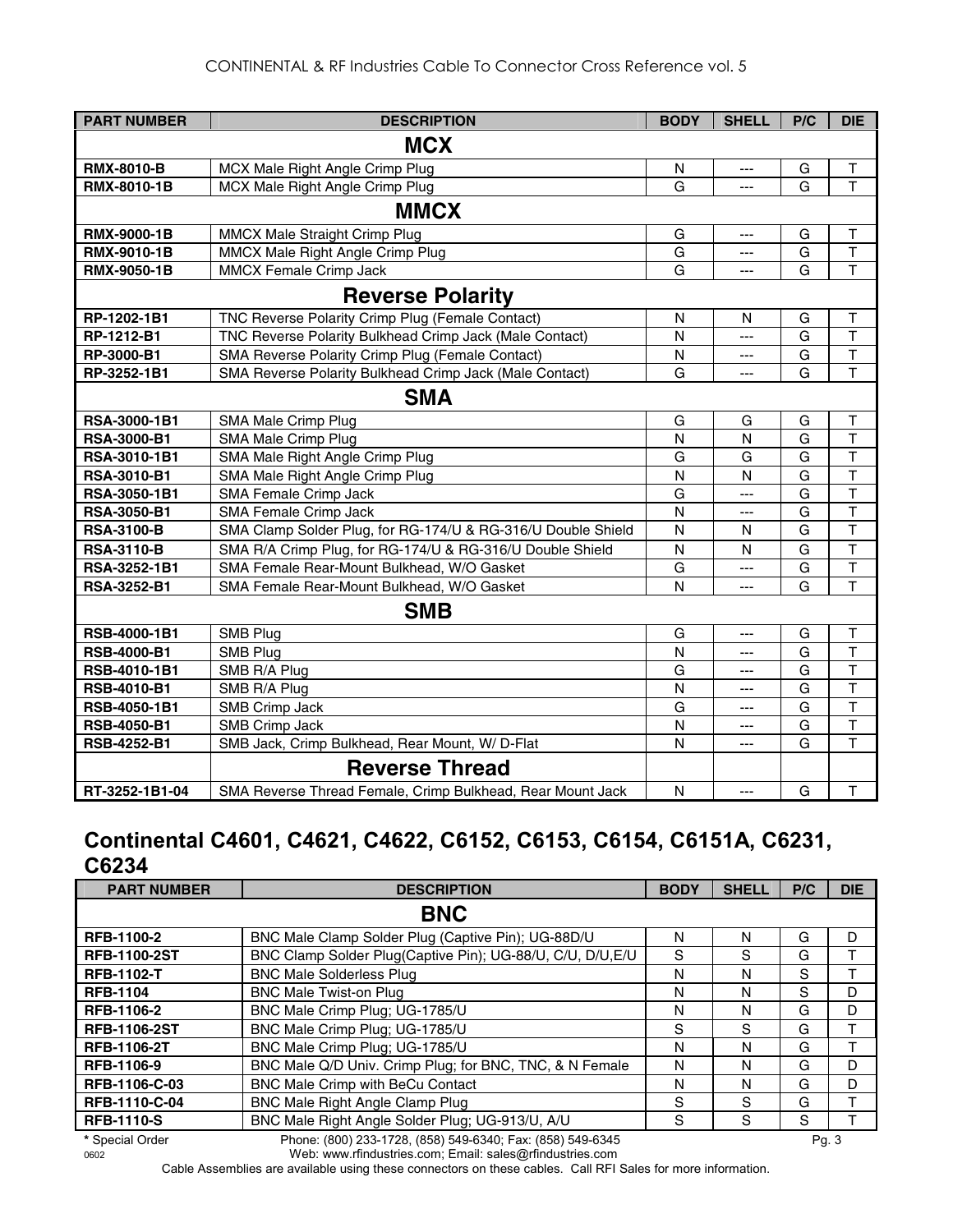| RFB-1110-1         | <b>BNC Male Right Angle Crimp Plug</b>                                            | N              | N              | G             | $\top$                  |
|--------------------|-----------------------------------------------------------------------------------|----------------|----------------|---------------|-------------------------|
| RFB-1110-C-04      | <b>BNC Male Right Angle Clamp Plug</b>                                            | S              | S              | G             | T                       |
| <b>PART NUMBER</b> | <b>DESCRIPTION</b>                                                                | <b>BODY</b>    | <b>SHELL</b>   | P/C           | <b>DIE</b>              |
| <b>RFB-1117</b>    |                                                                                   |                |                |               | D                       |
| <b>RFB-1121</b>    | <b>BNC Female Crimp Bulkhead Jack</b><br><b>BNC Female Twist-on Jack</b>          | Ν<br>N         | ---            | G<br>S        | D                       |
| RFB-1123-1         |                                                                                   |                | ---            |               | $\mathsf T$             |
|                    | <b>BNC Female Crimp Jack</b>                                                      | N              | ---            | G             |                         |
| <b>RFB-1160</b>    | BNC Wall Plate Flush Mount Crimp Jack<br>BNC Wall Plate Flush Mount Twist on Jack | N<br>N         | ---            | G<br>G        | D<br>D                  |
| <b>RFB-1161</b>    |                                                                                   |                | ---            |               |                         |
|                    | <b>7/16 Din</b>                                                                   |                |                |               |                         |
| RFD-1600-2-C       | 7/16 Din Male Clamp Plug Combo Straight or Right Angle                            | S              | S              | S             | $\top$                  |
| RFD-1605-2-C       | 7/16 Din Male Crimp Plug Combo Straight or Right Angle                            | S              | S              | S             | $\mathsf{T}$            |
| RFD-1625-2-C       | 7/16 Din Female Clamp Jack Combo Straight or Right Angle                          | $\mathsf S$    | ---            | S             | $\top$                  |
| RFD-1630-2-C       | 7/16 Din Female Crimp Jack Combo Straight or Right Angle                          | $\mathbf S$    | ---            | $\mathbf S$   | $\top$                  |
| RFD-1641-2-C*      | 7/16 Din Female 4-Hole Flange Clamp Panel Mount, Combo<br>Straight or Right Angle | S              | ---            | S             | $\mathsf T$             |
| RFD-1642-2-C*      | 7/16 Din Female 4-Hole Flange Crimp Panel Mount, Combo                            | ${\mathsf S}$  | $---$          | S             | $\mathsf{T}$            |
|                    | Straight or Right Angle                                                           |                |                |               |                         |
|                    |                                                                                   |                |                |               |                         |
|                    | <b>FME</b>                                                                        |                |                |               |                         |
| <b>RFE-6000-C</b>  | <b>FME Male Crimp</b>                                                             | N              | $---$          | G             | T                       |
| RFE-6000-6C*       | FME Male Crimp, Black                                                             | C              | ---            | G             | $\mathsf T$             |
| <b>RFE-6050-C</b>  | <b>FME Female Crimp</b>                                                           | N              | ---            | G             | $\overline{\mathsf{T}}$ |
| RFE-6050-6C*       | FME Female Crimp, Black                                                           | C              | ---            | G             | $\overline{\mathsf{T}}$ |
|                    | N                                                                                 |                |                |               |                         |
| <b>RFN-1000-N</b>  | N Male Solder Clamp Plug; UG-536 B/U                                              | ${\sf N}$      | N              | G             | T                       |
| <b>RFN-1000-1S</b> | N Male Solder Clamp Plug; UG-536 A/U                                              | $\rm S$        | $\mathbf S$    | G             | $\top$                  |
| <b>RFN-1001-S</b>  | N Male Solder Plug                                                                | $\mathbf S$    | S              | G             | $\top$                  |
| <b>RFN-1005-2N</b> | N Male Crimp Plug                                                                 | N              | N              | G             | $\mathsf{T}$            |
| <b>RFN-1005-3C</b> | N Male Crimp Plug                                                                 | $\rm S$        | S              | G             | $\mathsf T$             |
| <b>RFN-1005-5</b>  | N Male Crimp Plug (Quick Disconnect)                                              | $\overline{s}$ | $\mathbf S$    | G             | $\top$                  |
| <b>RFN-1009-C</b>  | N Male Right Angle Crimp Plug                                                     | $\overline{s}$ | $\overline{s}$ | G             | $\overline{\mathsf{T}}$ |
| RFN-1009-C-03      | N Male Right Angle Crimp Plug, Square Body                                        | $\overline{S}$ | S              | G             | $\overline{\mathsf{T}}$ |
| RFN-1021-6         | N Female Chassis, 4-Hole Flange, Solder Clamp                                     | $\overline{s}$ | ---            | G             | $\overline{\mathsf{T}}$ |
| RFN-1022-8-C       | N Female Crimp Blkhd, Rear Mount w/ O-Ring, for RG-58/U                           | N              | ---            | G             | $\overline{\mathsf{T}}$ |
| RFN-1025-1         | N Female Cable Clamp Jack; UG-536B/U                                              | $\rm S$        | ---            | G             | $\overline{\mathsf{T}}$ |
| <b>RFN-1027</b>    | N Female Crimp Cable Jack                                                         | S              | ---            | G             | $\mathsf{T}$            |
|                    | <b>Modified Shell SMA</b>                                                         |                |                |               |                         |
| <b>RFS-2006</b>    | SMA Male Right Angle Crimp with Modified Shell                                    | N              | ---            | G             | т                       |
|                    | <b>TNC</b>                                                                        |                |                |               |                         |
| <b>RFT-1200</b>    | TNC Male Clamp Solder Plug; MS39012/26-0101                                       | N              | N              | $\mathbb S$   | Τ                       |
| RFT-1202-2         | TNC Male Crimp Plug (Captive Pin); MS39012/26-0011                                | N              | N              | G             | D                       |
| <b>RFT-1202-2B</b> | TNC Male Crimp Plug (Black Body); MS39012/26-001                                  | C              | С              | G             | D                       |
| <b>RFT-1202-2T</b> | TNC Male Crimp Plug (Captive Pin); MS39012/26-0011                                | N              | N              | G             | $\top$                  |
| RFT-1202-5         | TNC Male Crimp Plug; (Quick Disconnect)                                           | ${\sf N}$      | N              | G             | D                       |
| <b>RFT-1204</b>    | <b>TNC Male Solderless Plug</b>                                                   | ${\sf N}$      | N              | $\mathbf S$   | D                       |
| <b>RFT-1206</b>    | TNC Male Twist on Plug; AMP 2221983-7                                             | N              | N              | S             | D                       |
| <b>RFT-1212</b>    | TNC Female Crimp Bulkhead Jack; MS39012/23329/4-14                                | N              | ---            | G             | D                       |
| <b>RFT-1214</b>    | TNC Female Twist on Cable Jack                                                    | N              | ---            | S             | D                       |
| RFT-1216-1         | TNC Female Crimp Cable Jack; MS39012/27-0504                                      | N              | ---            | G             | D                       |
| <b>RFT-1218</b>    | TNC Male R/A Crimp Plug; MS39012/30-0504                                          | N              | N              | G             | $\mathsf{T}$            |
|                    | <b>UHF</b>                                                                        |                |                |               |                         |
| <b>RFU-500</b>     | UHF Solder Plug; PL-259; Use with RFU-530 Reducer                                 | S              | N              | S             | Dap                     |
| <b>RFU-501</b>     | UHF Solder Plug; PL-259; Use with RFU-530-S Reducer                               | S              | S              | ${\mathsf S}$ | т                       |
|                    |                                                                                   |                |                |               |                         |

**\*** Special Order Phone: (800) 233-1728, (858) 549-6340; Fax: (858) 549-6345 Pg. 4

0602 Web: www.rfindustries.com; Email: sales@rfindustries.com Cable Assemblies are available using these connectors on these cables. Call RFI Sales for more information.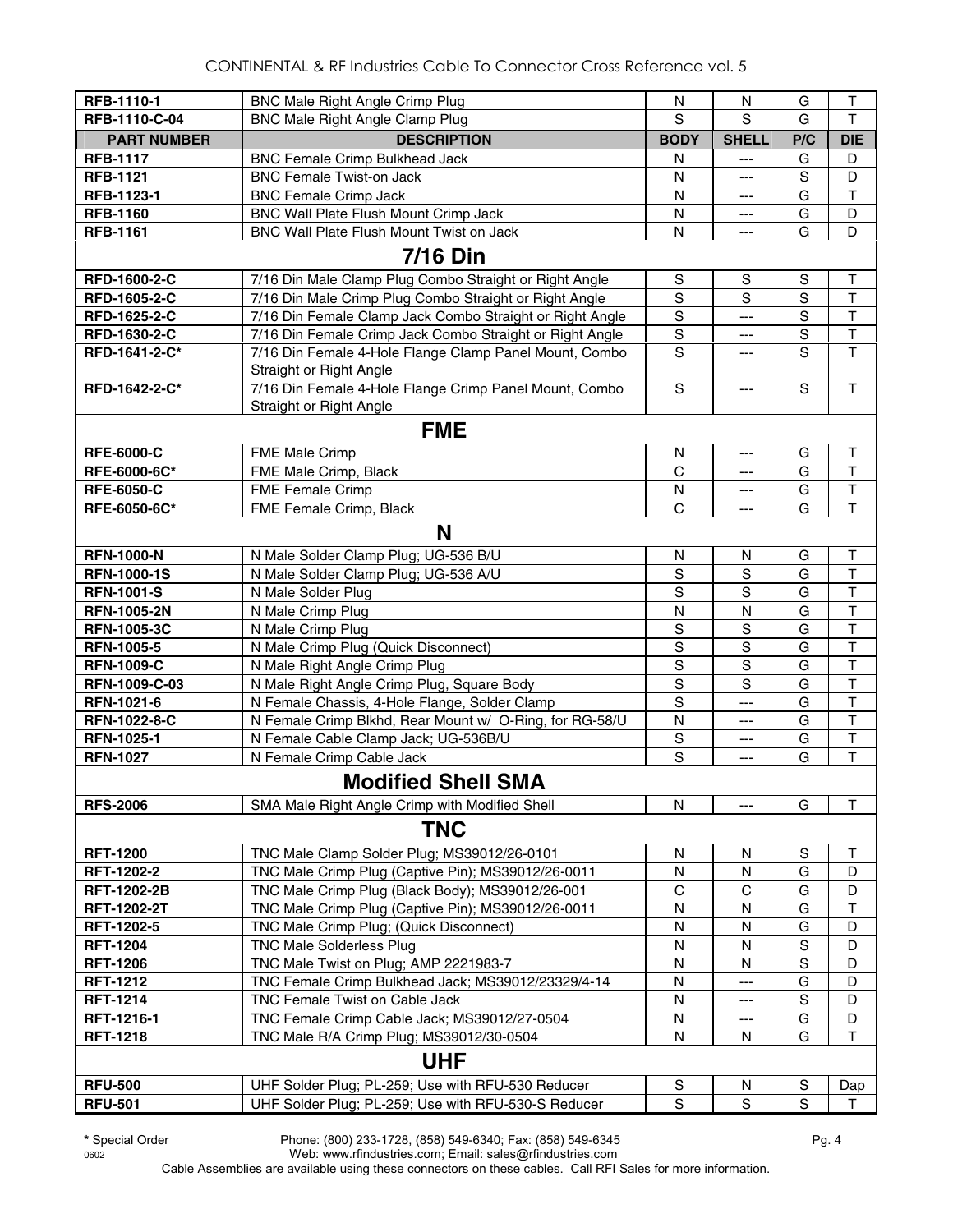| <b>RFU-504</b>     | UHF Male Push on Ferrule (No Installation Tools); PL-259 | N            | N            | S             | Dap                     |
|--------------------|----------------------------------------------------------|--------------|--------------|---------------|-------------------------|
| <b>RFU-505</b>     | <b>UHF Male Crimp Plug</b>                               | $\mathsf{N}$ | N            | S             | Dap                     |
| <b>RFU-505-ST</b>  | <b>UHF Male Crimp Plug</b>                               | S            | $\mathbf S$  | S             | $\mathsf{T}$            |
| <b>RFU-505-5</b>   |                                                          |              |              | N             | D                       |
|                    | UHF Male Crimp Plug (Short Crimp)                        | N            | N            |               |                         |
| <b>PART NUMBER</b> | <b>DESCRIPTION</b>                                       | <b>BODY</b>  | <b>SHELL</b> | P/C           | <b>DIE</b>              |
| <b>RFU-520</b>     | UHF Female Cable Clamp Jack                              | N            | ---          | S             | T                       |
| <b>RFU-527</b>     | <b>UHF Female Crimp</b>                                  | N            | N            | S             | D                       |
| <b>RFU-527-T</b>   | <b>UHF Female Crimp Jack</b>                             | N            | ---          | S             | $\mathsf T$             |
| <b>RFU-530</b>     | Adapter/Reducer; Use with RFU-500                        | N            | ---          | ---           | ---                     |
| <b>RFU-530-S</b>   | Adapter/Reducer; Use with RFU-501                        | S            | ---          |               | ---                     |
| <b>RFU-530-Z*</b>  | Adapter/Reducer; Use with RFU-500 & 501                  | $\mathsf{N}$ | ---          | ---           | ---                     |
|                    | <b>Mini-UHF</b>                                          |              |              |               |                         |
| <b>RFU-600</b>     | Mini-UHF Push-on Ferrule Plug (No Installation Tools     | N            | N            | S             | $\mathsf{T}$            |
|                    | Needed)                                                  |              |              |               |                         |
| <b>RFU-600-1</b>   | Mini-UHF Male Crimp Plug; (AMP Drawn Metal Type)         | N            | N            | $\mathbf S$   | D                       |
| <b>RFU-600-2</b>   | Mini-UHF Male Crimp Plug, Short, Black Chrome; Onaglass  | C            | C            | G             | D                       |
|                    | Antennas                                                 |              |              |               |                         |
| <b>RFU-600-5</b>   | Mini-UHF Male Crimp Plug (Quick Disconnect)              | N            | N            | G             | D                       |
| <b>RFU-600-6</b>   | Mini-UHF Male Crimp Plug; AMP 2266-001, Amphenol 81-     | $\mathsf{N}$ | N            | S             | D                       |
|                    | 115                                                      |              |              |               |                         |
| <b>RFU-600-10C</b> | Mini-UHF Male R/A Crimp Plug                             | N            | N            | G             | Τ                       |
| <b>RFU-601-1</b>   | Mini-UHF Female Crimp Jack                               | N            | ---          | G             | D                       |
| <b>RFU-617-C</b>   | Mini-UHF Female Crimp Rear Mount Bulkhead Jack           | N            | ---          | G             | D                       |
|                    |                                                          |              |              |               |                         |
|                    | <b>Reverse Polarity</b>                                  |              |              |               |                         |
| <b>RP-1005-C</b>   | N Reverse Polarity Male Crimp Plug (Female Contact)      | N            | N            | G             | Τ                       |
| RP-1106-C          | BNC Reverse Polarity Male Crimp Plug (Female Contact)    | N            | N            | G             | $\overline{\mathsf{T}}$ |
| <b>RP-1117-C</b>   | BNC Reverse Polarity Crimp Bulkhead Jack (Male Contact)  | N            | ---          | G             | $\mathsf{T}$            |
| <b>RP-1202-C</b>   | TNC Reverse Polarity Male Crimp Plug (Female Contact)    | N            | N            | G             | $\mathsf T$             |
| <b>RP-1212-C</b>   | TNC Reverse Polarity Crimp Bulkhead Jack (Male Contact)  | ${\sf N}$    | ---          | G             | $\overline{\mathsf{T}}$ |
| <b>RP-3000-C</b>   | SMA Reverse Polarity Male Crimp Plug (Female Contact)    | $\mathsf{N}$ | N            | G             | $\overline{\mathsf{T}}$ |
| RP-3000-1C         | SMA Reverse Polarity Male Crimp Plug (Female Contact)    | G            | G            | G             | $\overline{\mathsf{T}}$ |
| RP-3010-1C         | SMA Reverse Polarity R/A Crimp Plug (Female Contact)     | G            | G            | G             | $\overline{\mathsf{T}}$ |
| RP-3050-1C         | SMA Reverse Polarity Crimp Jack (Male Contact)           | N            | ---          | G             | $\overline{\mathsf{T}}$ |
| RP-3252-1C         | SMA Reverse Polarity Crimp Bulkhead Jack (Male Contact)  | G            | ---          | G             | T                       |
|                    | <b>SMA</b>                                               |              |              |               |                         |
| <b>RSA-3000-C</b>  | SMA Male Crimp Plug                                      | N            | N            | G             | Τ                       |
| <b>RSA-3000-1C</b> | SMA Male Crimp Plug, Three Piece                         | N            | G            | G             | Τ                       |
| <b>RSA-3010-C</b>  | SMA Male R/A Crimp Plug                                  | N            | N            | G             | T                       |
| <b>RSA-3050-C</b>  | <b>SMA Female Crimp</b>                                  | N            | ---          | G             | $\top$                  |
| RSA-3060-C*        | SMA Female Right Angle Crimp Jack                        | N            |              | G             | $\mathsf T$             |
| <b>RSA-3100-C</b>  | SMA Male Clamp Solder Plug                               | N            | N            | G             | T                       |
| <b>RSA-3110-C</b>  | SMA Male Right Angle Clamp Plug                          | N            | N            | G             | $\top$                  |
| RSA-3220-C*        | SMA Male Crimp Bulkhead, 2-Hole Flange                   | $\mathsf{N}$ | N            | G             | $\top$                  |
| RSA-3230-C*        | SMA Male Crimp Bulkhead, 4-Hole Flange                   | N            | N            | G             | $\overline{\mathsf{T}}$ |
| RSA-3252-1C*       | SMA Female Crimp Bulkhead                                | G            | ---          | G             | $\top$                  |
|                    | SMA Female Crimp Bulkhead                                |              |              | G             | $\top$                  |
| <b>RSA-3252-C</b>  |                                                          | N            | ---          |               | $\top$                  |
| <b>RSA-3260-C</b>  | SMA Female Crimp Bulkhead, 2-Hole Flange                 | N            | ---          | G             | $\mathsf T$             |
| <b>RSA-3270-C</b>  | SMA Female Crimp Bulkhead, 4-Hole Flange                 | N            | ---          | G             |                         |
|                    | <b>Reverse Thread</b>                                    |              |              |               |                         |
| <b>RT-1005-C</b>   | N Reverse Thread Male Crimp Plug                         | N            | N            | G             | Τ                       |
| RT-1009-C-03       | N Reverse Thread Right Angle Male Crimp Plug             | N            | N            | G             | $\sf T$                 |
| <b>RT-1200-C</b>   | TNC Reverse Thread Male Clamp Plug                       | N            | N            | ${\mathbb S}$ | $\top$                  |
| RT-1202-C          | TNC Reverse Thread Male Crimp Plug                       | N            | N            | G             | D                       |
| RT-3000-1C         | SMA Reverse Thread Male Crimp Plug                       | N            | N            | G             | $\mathsf T$             |

**\*** Special Order Phone: (800) 233-1728, (858) 549-6340; Fax: (858) 549-6345 Pg. 5

0602 Web: www.rfindustries.com; Email: sales@rfindustries.com Cable Assemblies are available using these connectors on these cables. Call RFI Sales for more information.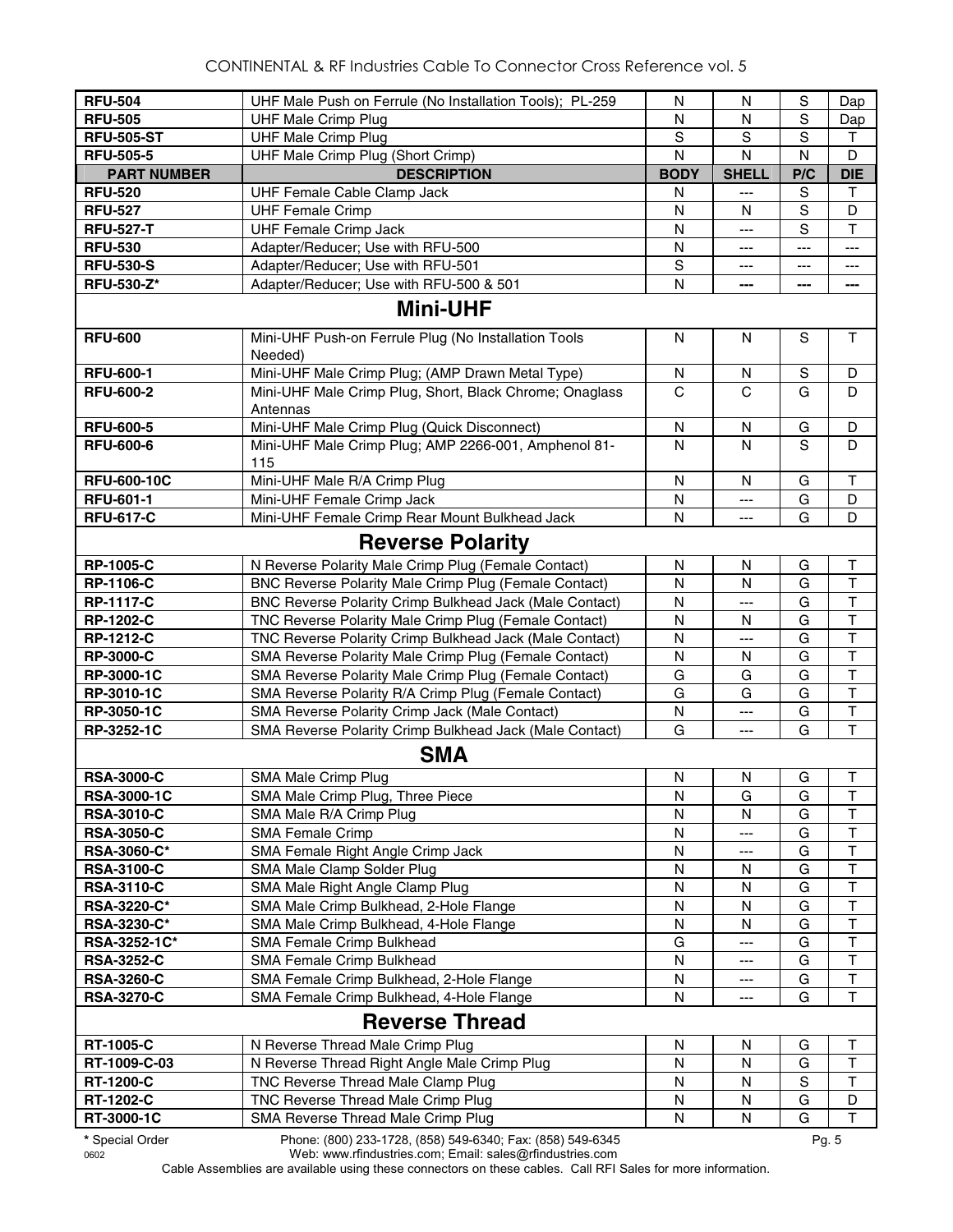## **Continental C6102, C6113**

| <b>PART NUMBER</b>   | <b>DESCRIPTION</b>                                                  | <b>SHELL</b>   | <b>BODY</b>    | P/C            | <b>DIE</b>              |  |  |
|----------------------|---------------------------------------------------------------------|----------------|----------------|----------------|-------------------------|--|--|
| <b>BNC</b>           |                                                                     |                |                |                |                         |  |  |
| RFB-1100-2           | <b>BNC Male Clamp Plug</b>                                          | N              | N              | G              | D                       |  |  |
| <b>RFB-1100-2ST</b>  | <b>BNC Male Clamp Plug</b>                                          | S              | $\overline{s}$ | G              | $\mathsf T$             |  |  |
| <b>RFB-1102-T</b>    | <b>BNC Male Solderless Clamp Plug</b>                               | N              | N              | $\mathbf S$    | $\mathsf T$             |  |  |
| <b>RFB-1106-C1ST</b> | <b>BNC Male Crimp Plug</b>                                          | S              | S              | G              | $\mathsf T$             |  |  |
| RFB-1106-2TC1        | <b>BNC Male Crimp Plug</b>                                          | N              | $\mathsf{N}$   | G              | $\mathsf T$             |  |  |
| RFB-1106-C1          | <b>BNC Male Crimp</b>                                               | $\mathsf{N}$   | $\mathsf{N}$   | G              | D                       |  |  |
| RFB-1110-C-04        | <b>BNC Male Right Angle Clamp Plug</b>                              | ${\mathsf S}$  | S              | G              | $\mathsf{T}$            |  |  |
| RFB-1110-C1          | BNC Male Right Angle Crimp Plug, RG-55                              | N              | N              | G              | $\mathsf T$             |  |  |
| <b>RFB-1117-C1</b>   | <b>BNC Female Crimp Rear Mount Bulkhead Jack</b>                    | ${\sf N}$      | $---$          | G              | D                       |  |  |
| RFB-1123-C1          | <b>BNC Female Crimp</b>                                             | N              | $\overline{a}$ | G              | $\mathsf T$             |  |  |
|                      | <b>7/16 Din</b>                                                     |                |                |                |                         |  |  |
| RFD-1600-2-C1        | 7/16 Din Male Clamp Plug Combo Straight or Right Angle              | S              | S              | S              | Τ                       |  |  |
| RFD-1605-2-C1        | 7/16 Din Male Crimp Plug Combo Straight or Right Angle              | $\mathbb S$    | S              | S              | $\mathsf{T}$            |  |  |
| RFD-1611-2-C1*       | 7/16 Din Male Crimp Rear Mount Bulkhead Plug                        | $\mathbf S$    | S              | $\mathbf S$    | $\overline{\mathsf{T}}$ |  |  |
| RFD-1625-2-C1        | 7/16 Din Female Clamp Jack Combo Straight or Right Angle            | ${\mathsf S}$  | $---$          | $\mathbf S$    | $\mathsf T$             |  |  |
| RFD-1630-2-C1        | 7/16 Din Female Crimp Jack Combo Straight or Right Angle            | $\mathbb S$    | ---            | $\mathbf S$    | $\top$                  |  |  |
| RFD-1641-2-C1*       | 7/16 Din Female 4-Hole Flange Panel Mount Clamp Jack Combo          | $\mathbf S$    | ---            | $\mathbf S$    | $\mathsf T$             |  |  |
|                      | Straight or Right Angle                                             |                |                |                |                         |  |  |
| RFD-1642-2-C1*       | 7/16 Din Female 4-Hole Flange Panel Mount Crimp Jack Combo          | $\mathbf S$    | ---            | S              | $\mathsf T$             |  |  |
|                      | Straight or Right Angle                                             |                |                |                |                         |  |  |
|                      | N                                                                   |                |                |                |                         |  |  |
| <b>RFN-1000-N</b>    | N Male Clamp Plug                                                   | ${\sf N}$      | N              | G              | $\top$                  |  |  |
| <b>RFN-1000-1S</b>   | N Male Clamp Plug                                                   | $\mathbf S$    | S              | G              | $\overline{\mathsf{T}}$ |  |  |
| <b>RFN-1001-S</b>    | N Male Solder Plug                                                  | $\overline{s}$ | $\overline{s}$ | G              | $\overline{\mathsf{T}}$ |  |  |
| <b>RFN-1005-C1</b>   | N Male Crimp Plug                                                   | $\overline{s}$ | N              | $\overline{G}$ | $\overline{\mathsf{T}}$ |  |  |
| RFN-1005-3C1         | N Male Crimp Plug                                                   | $\overline{s}$ | $\overline{s}$ | G              | $\overline{\mathsf{T}}$ |  |  |
| RFN-1005-5C1         | N Male Quick Disconnect Crimp Plug                                  | $\mathbf S$    | $\mathbf S$    | G              | $\top$                  |  |  |
| <b>RFN-1009-C1</b>   | N Male R/A Crimp Plug                                               | $\overline{s}$ | $\overline{s}$ | G              | $\overline{\mathsf{T}}$ |  |  |
| RFN-1021-6           | N Female 4-Hole Flange Panel Mount Clamp Jack                       | $\overline{s}$ | ---            | G              | $\overline{\mathsf{T}}$ |  |  |
| RFN-1022-8-C1        | N Female Crimp, Rear Mount Bulkhead, RG-142/U                       | N              | ---            | G              | $\mathsf{T}$            |  |  |
| RFN-1025-1           | N Female Clamp Jack                                                 | S              | ---            | G              | $\overline{\mathsf{T}}$ |  |  |
| <b>RFN-1027-C1</b>   | N Female Crimp Jack                                                 | S              | $---$          | G              | $\overline{\mathsf{T}}$ |  |  |
|                      | <b>TNC</b>                                                          |                |                |                |                         |  |  |
| <b>RFT-1200</b>      | TNC Male Clamp Plug                                                 | ${\sf N}$      | ${\sf N}$      | G              | $\top$                  |  |  |
| <b>RFT-1202-C1</b>   | TNC Male Crimp Plug                                                 | N              | N              | G              | D                       |  |  |
| RFT-1202-2TC1        | TNC Male Crimp, RG-142/U                                            | N              | N              | G              | $\top$                  |  |  |
| RFT-1212-C1          | TNC Female Crimp Bulkhead Jack, Rear Mount with D-Flat & O-<br>Ring | N              | ---            | G              | D                       |  |  |
| RFT-1216-C1          | <b>TNC Female Crimp Jack</b>                                        | N              | $---$          | G              | D                       |  |  |
| RFT-1218-C1          | TNC Male R/A Crimp Plug                                             | N              | N              | G              | $\mathsf T$             |  |  |
|                      | <b>UHF</b>                                                          |                |                |                |                         |  |  |
| <b>RFU-500</b>       | UHF Solder Plug, PL-259                                             | ${\mathbb S}$  | N              | $\mathbb S$    | Dap                     |  |  |
| <b>RFU-501</b>       | UHF Solder Plug, PL-259                                             | ${\mathbb S}$  | $\mathbb S$    | $\mathbb S$    | $\mathsf{T}$            |  |  |
| <b>RFU-505-C1</b>    | <b>UHF Male Crimp</b>                                               | ${\sf N}$      | $\mathsf{N}$   | S              | Dap                     |  |  |

0602 Web: www.rfindustries.com; Email: sales@rfindustries.com Cable Assemblies are available using these connectors on these cables. Call RFI Sales for more information.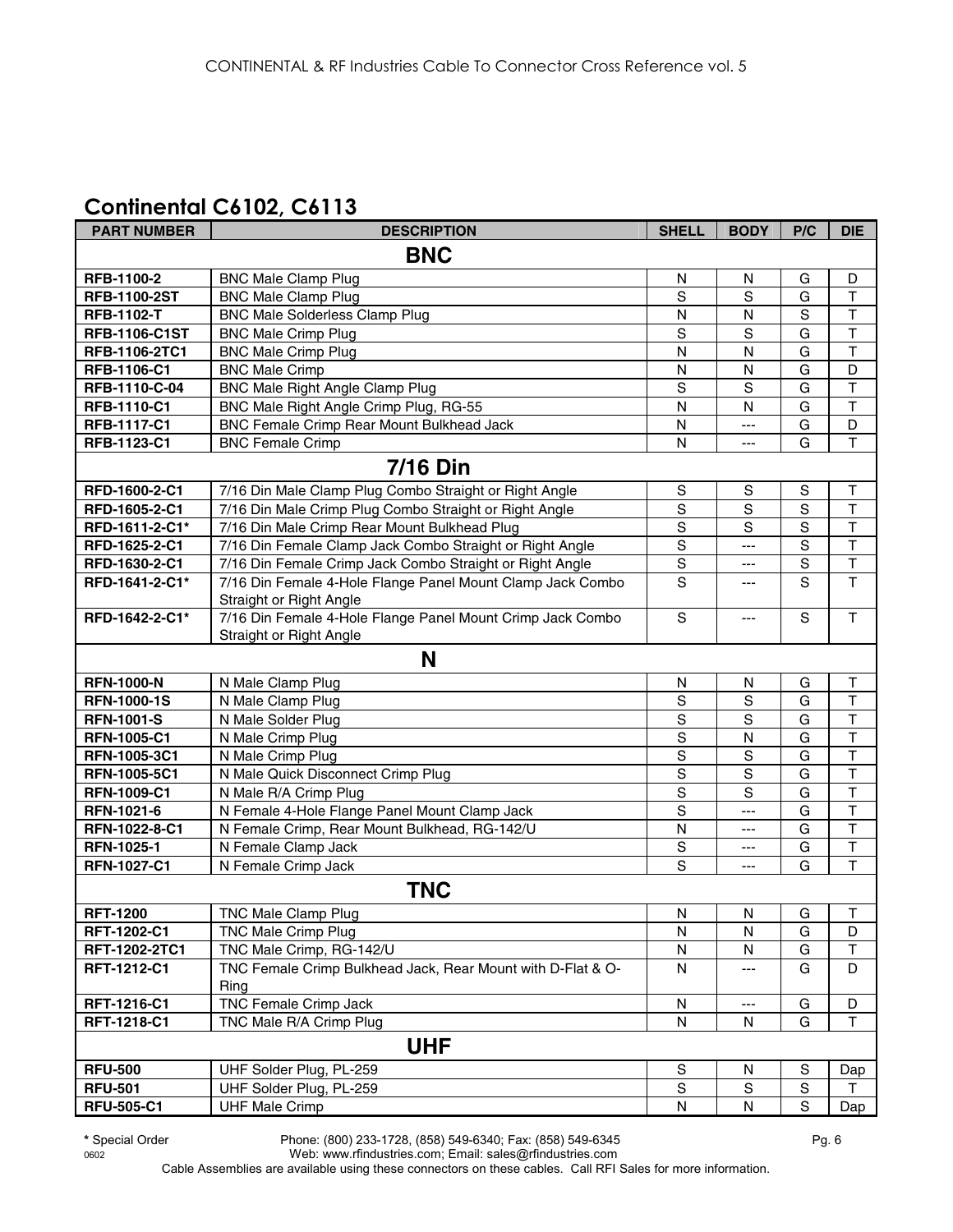| <b>RFU-520</b>     | <b>UHF Female Clamp Jack</b>                                  | N            | $---$          | S   | T                       |
|--------------------|---------------------------------------------------------------|--------------|----------------|-----|-------------------------|
| <b>RFU-530</b>     | Reducer/Adapter, Use with RFU-500 & 501; UG-175/U             | ---          | N              | --- | ---                     |
| <b>RFU-530-S</b>   | Reducer/Adapter, Use with RFU-500 & 501; UG-175/U             | $---$        | $\overline{s}$ | --- | ---                     |
| <b>RFU-530-Z*</b>  | Reducer/Adapter, Use with RFU-500 & 501; UG-175/U             | ---          | N              | --- | ---                     |
|                    | <b>Mini-UHF</b>                                               |              |                |     |                         |
| RFU-600-1C1        | Mini-UHF Male Crimp Plug                                      | $\mathsf{N}$ | N              | G   | D                       |
| <b>RFU-600-6C1</b> | Mini-UHF Male Crimp Plug                                      | N            | N              | S   | D                       |
| <b>PART NUMBER</b> | <b>DESCRIPTION</b>                                            | <b>SHELL</b> | <b>BODY</b>    | P/C | <b>DIE</b>              |
| RFU-600-10C1       | Mini-UHF Male R/A Crimp Plug                                  | N            | N              | G   | T                       |
| <b>RFU-601-C1</b>  | Mini-UHF Female Crimp Jack, Die-cast Zinc                     | N            | ---            | S   | D                       |
|                    | <b>Reverse Polarity</b>                                       |              |                |     |                         |
| RP-1005-C1         | N Reverse Polarity Crimp Plug (Female Contact)                | N            | N              | G   | Τ                       |
| RP-1202-C1         | TNC Reverse Polarity Crimp Plug (Female Contact)              | N            | N              | G   | T                       |
| RP-1212-C1         | TNC Reverse Polarity Rear Mount B/H Crimp Jack (Male Contact) | N            | ---            | G   | T                       |
| RP-3000-C1         | SMA Reverse Polarity Crimp Plug (Female Contact)              | N            | N              | G   | $\mathsf T$             |
| RP-3000-1C1        | SMA Reverse Polarity Crimp Plug (Female Contact)              | G            | G              | G   | $\overline{\mathsf{T}}$ |
| RP-3010-1C1        | SMA Reverse Polarity Right Angle Crimp Plug (Female Contact)  | G            | G              | G   | $\overline{\mathsf{T}}$ |
| RP-3050-1C1        | SMA Reverse Polarity Female Crimp Jack (Male Contact)         | G            | ---            | G   | T                       |
| RP-3252-1C1        | SMA Reverse Polarity Bulkhead Crimp Jack (Male Contact)       | G            | ---            | G   | $\overline{\mathsf{T}}$ |
|                    | <b>SMA</b>                                                    |              |                |     |                         |
| <b>RSA-3000-C1</b> | <b>SMA Male Crimp Plug</b>                                    | N            | N              | G   | T                       |
| RSA-3010-1C1       | SMA Male Right Angle Crimp                                    | G            | G              | G   | $\mathsf{T}$            |
| <b>RSA-3010-C1</b> | SMA Male Right Angle Crimp                                    | N            | N              | G   | $\mathsf{T}$            |
| <b>RSA-3050-C1</b> | SMA Female Crimp Jack                                         | $\mathsf{N}$ | $\overline{a}$ | G   | $\overline{\mathsf{T}}$ |
| <b>RSA-3100-C</b>  | SMA Male Clamp Plug                                           | $\mathsf{N}$ | N              | G   | $\top$                  |
| <b>RSA-3110-C</b>  | SMA Male Right Angle Clamp Plug                               | N            | N              | G   | $\overline{\mathsf{T}}$ |
| RSA-3252-1C1       | SMA Female Crimp Rear Mount Bulkhead Jack                     | G            | ---            | G   | $\overline{\mathsf{T}}$ |
| <b>RSA-3252-C1</b> | SMA Female Crimp Rear Mount Bulkhead Jack                     | $\mathsf{N}$ | ---            | G   | T                       |
|                    | <b>Reverse Thread</b>                                         |              |                |     |                         |
| RT-1005-C1         | N Reverse Thread Male Crimp Plug                              | $\mathsf{N}$ | N              | G   | T                       |
| RT-1009-C1-03      | N Reverse Thread Male Right Angle Crimp Plug                  | $\mathsf{N}$ | N              | G   | $\mathsf{T}$            |
| RT-1200-C          | TNC Reverse Thread Male Crimp Plug                            | $\mathsf{N}$ | N              | G   | T                       |
| RT-1202-C1         | TNC Reverse Thread Male Crimp Plug                            | $\mathsf{N}$ | N              | G   | $\mathsf T$             |

# **Continental C6143, C6144, C6144A, C6201**

| <b>PART NUMBER</b> | <b>DESCRIPTION</b>                               | <b>BODY</b> | <b>SHELL</b> | P/C | <b>DIE</b> |
|--------------------|--------------------------------------------------|-------------|--------------|-----|------------|
|                    | <b>BNC</b>                                       |             |              |     |            |
| <b>RFB-1701-D</b>  | <b>BNC Male Clamp Plug</b>                       | N           | N            | G   | т          |
| <b>RFB-1705</b>    | <b>BNC Male Twist-on Plug</b>                    | N           | N            | S   | D          |
| <b>RFB-1706-9</b>  | <b>BNC Male Crimp Plug (Quick Disconnect)</b>    | N           | N            | G   | D          |
| <b>RFB-1707-D</b>  | <b>BNC Male Crimp Plug</b>                       | N           | N            | G   | T          |
| <b>RFB-1707-2</b>  | BNC Male Crimp Plug; UG-1789/U                   | N           | N            | G   | D          |
| <b>RFB-1709-D*</b> | BNC Male Right Angle Clamp Plug                  | N           | N            | G   | T          |
| <b>RFB-1710-D</b>  | <b>BNC Male Right Angle Crimp Plug</b>           | N           | N            | G   | Τ          |
| RFB-1710-D-05*     | BNC Male Right Angle Twist On Plug               | N           | N            | G   | т          |
| <b>RFB-1717</b>    | BNC Female Crimp Rear Mount Bulkhead Jack        | N           | $---$        | G   | D          |
| <b>RFB-1717-D</b>  | <b>BNC Female Crimp Rear Mount Bulkhead Jack</b> | N           | $--$         | G   | T          |
| <b>RFB-1720</b>    | BNC Female Solder Clamp Socket; UG-261/U         | N           | $---$        | S   |            |
| <b>RFB-1720-D*</b> | <b>BNC Female Clamp Jack</b>                     | N           | $--$         | G   |            |
| <b>RFB-1722</b>    | <b>BNC Female Twist-on Socket Jack</b>           | N           | $---$        | S   | D          |
| <b>RFB-1724</b>    | <b>BNC Female Crimp Jack</b>                     | N           | $---$        | G   | D          |
| <b>RFB-1724-D</b>  | <b>BNC Female Crimp Jack</b>                     | N           | ---          | G   |            |

**\*** Special Order Phone: (800) 233-1728, (858) 549-6340; Fax: (858) 549-6345 Pg. 7 Web: www.rfindustries.com; Email: sales@rfindustries.com

Cable Assemblies are available using these connectors on these cables. Call RFI Sales for more information.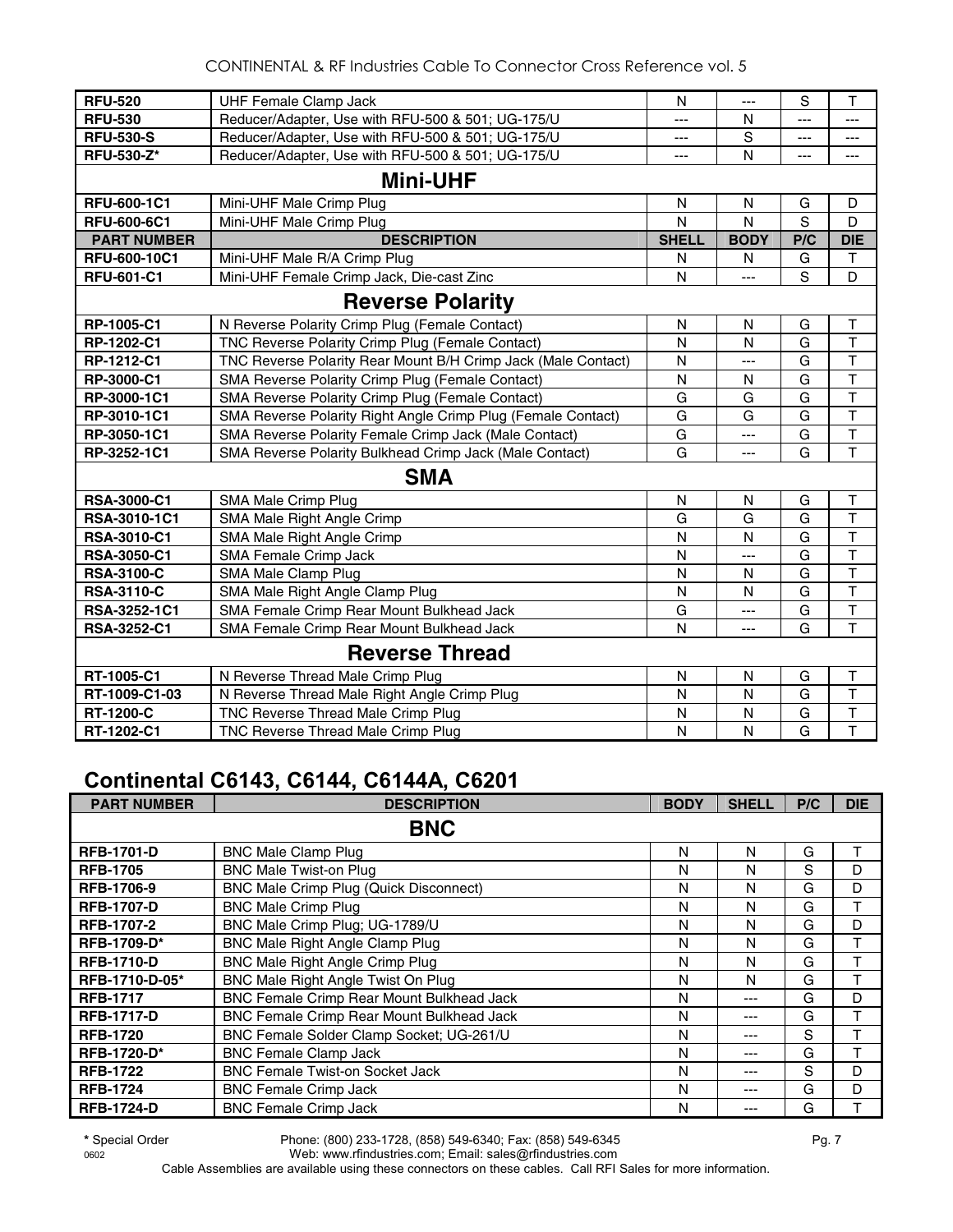CONTINENTAL & RF Industries Cable To Connector Cross Reference vol. 5

| <b>RFB-1760</b>     | BNC Wall Plate Flush Mount Crimp Jack                | N           | $- - -$        | G              | D                       |  |  |  |
|---------------------|------------------------------------------------------|-------------|----------------|----------------|-------------------------|--|--|--|
| <b>RFB-1761</b>     | <b>BNC Wall Plate Flush Mount Twist-on Jack</b>      | N           | ---            | G              | D                       |  |  |  |
| <b>Mini Bayonet</b> |                                                      |             |                |                |                         |  |  |  |
| <b>RFM-2000</b>     | Mini-Bayonet Female Crimp Cable Jack; Kings KM-59-23 | N           | $\overline{a}$ | G              | $\mathsf T$             |  |  |  |
|                     | N                                                    |             |                |                |                         |  |  |  |
| <b>RFN-1001-S</b>   | N Male Solder Plug                                   | $\mathbf S$ | ${\sf S}$      | G              | T                       |  |  |  |
| <b>RFN-1904-1N</b>  | N Male Clamp Solder Plug; UG-603/U, A/U              | N           | N              | G              | $\overline{\mathsf{T}}$ |  |  |  |
| <b>RFN-1904-1S</b>  | N Male Clamp Solder Plug; UG-603/U, A/U              | S           | S              | G              | $\overline{\mathsf{T}}$ |  |  |  |
| <b>PART NUMBER</b>  | <b>DESCRIPTION</b>                                   | <b>BODY</b> | <b>SHELL</b>   | P/C            | <b>DIE</b>              |  |  |  |
| <b>RFN-1907-2S</b>  | N Male Crimp Plug                                    | S           | S              | G              | T                       |  |  |  |
|                     | <b>TNC</b>                                           |             |                |                |                         |  |  |  |
| RFT-1801*           | TNC Male Clamp Solder Plug                           | N           | N              | S              | Т                       |  |  |  |
| RFT-1803-1          | TNC Male Crimp Plug (Captive Pin); MS39012/26-0012   | N           | N              | G              | D                       |  |  |  |
| <b>RFT-1805</b>     | TNC Male Solderless Plug; Amphenol 31-5061           | N           | N              | S              | D                       |  |  |  |
| <b>RFT-1807</b>     | TNC Male Twist on Plug; AMP 221983-1                 | N           | N              | $\overline{s}$ | D                       |  |  |  |
| <b>RFT-1813</b>     | TNC Female Crimp Bulkhead; MS39012/28-0012           | N           | ---            | G              | D                       |  |  |  |
| <b>RFT-1815</b>     | <b>TNC Female Twist on Cable Jack</b>                | N           | ---            | S              | D                       |  |  |  |
|                     | <b>UHF</b>                                           |             |                |                |                         |  |  |  |
| <b>RFU-500</b>      | UHF Solder Plug; PL-259; Use with RFU-531 Reducer    | S           | N              | ${\mathsf S}$  | Dap                     |  |  |  |
| <b>RFU-501</b>      | UHF Solder Plug; PL-259; Use with RFU-531-S Reducer  | S           | S              | $\overline{s}$ | T                       |  |  |  |
| <b>RFU-506</b>      | <b>UHF Male Crimp Plug</b>                           | N           | N              | $\overline{s}$ | Dap                     |  |  |  |
| RFU-520-D-03        | <b>UHF Female Clamp Jack</b>                         | N           | ---            | G              | T                       |  |  |  |
| <b>RFU-531</b>      | Adapter/Reducer; Use with RFU-500                    | N           | N              | ---            | ---                     |  |  |  |
| <b>RFU-531-S</b>    | Adapter/Reducer; Use with RFU-501                    | ---         | ${\mathsf S}$  | ---            | ---                     |  |  |  |
| <b>RFU-531-Z*</b>   | Adapter/Reducer; Use with RFU-501                    | ---         | S              | ---            | ---                     |  |  |  |
|                     | <b>Mini-UHF</b>                                      |             |                |                |                         |  |  |  |
| <b>RFU-601-5</b>    | Mini-UHF Female Crimp Jack                           | N           | ---            | $\mathbf S$    | $\overline{1}$          |  |  |  |
|                     | <b>MHV</b>                                           |             |                |                |                         |  |  |  |
| <b>RHV-100-D</b>    | Medium High Voltage Male Clamp Plug                  | N           | N              | G              | T                       |  |  |  |
| <b>RHV-106-D</b>    | Medium High Voltage Male Crimp Plug                  | N           | N              | G              | T                       |  |  |  |
| <b>RHV-124-D</b>    | Medium High Voltage Female Clamp Jack                | N           | ---            | G              | $\mathsf T$             |  |  |  |

#### **Continental C233, C6124, C6134**

| <b>PART NUMBER</b>                                                            | <b>DESCRIPTION</b>                               | <b>BODY</b> | <b>SHEL</b> | P/C | <b>DIE</b> |
|-------------------------------------------------------------------------------|--------------------------------------------------|-------------|-------------|-----|------------|
| <b>BNC</b><br>G<br>Ν<br><b>RFB-1707-D2</b><br><b>BNC Male Crimp Plug</b><br>N |                                                  |             |             |     |            |
|                                                                               |                                                  |             |             |     |            |
| <b>RFB-1717-D2*</b>                                                           | <b>BNC Female Crimp Rear Mount Bulkhead Jack</b> | Ν           | $---$       | G   |            |

## **Continental C6161, C6178, C6232**

| <b>PART NUMBER</b>  | <b>DESCRIPTION</b>                                                          | <b>BODY</b> | <b>SHELL</b> | P/C | <b>DIE</b> |  |
|---------------------|-----------------------------------------------------------------------------|-------------|--------------|-----|------------|--|
| <b>BNC</b>          |                                                                             |             |              |     |            |  |
| <b>RFB-1101-1EN</b> | BNC Male Clamp Solder Plug; UG-959A/U                                       | N           | N            | G   | D          |  |
|                     | <b>7/16 Din</b>                                                             |             |              |     |            |  |
| <b>RFD-1600-2-E</b> | Male Clamp Combination Connector Straight or Right Angle                    | S           | S            | S   |            |  |
| <b>RFD-1605-2-E</b> | Male Crimp Combination Connector Straight or Right Angle                    | S           | S            | S   |            |  |
| <b>RFD-1625-2-E</b> | Female Clamp Combination Connector Straight or Right Angle                  | S           | $--$         | S   |            |  |
| <b>RFD-1630-2-E</b> | Female Crimp Combination Connector Straight or Right Angle                  | S           | ---          | S   |            |  |
| RFD-1641-2-E*       | Female 4 Hole Flange Clamp Combination Connector Straight or<br>Right Angle | S           |              | S   |            |  |

**\*** Special Order Phone: (800) 233-1728, (858) 549-6340; Fax: (858) 549-6345 Pg. 8 Web: www.rfindustries.com; Email: sales@rfindustries.com

Cable Assemblies are available using these connectors on these cables. Call RFI Sales for more information.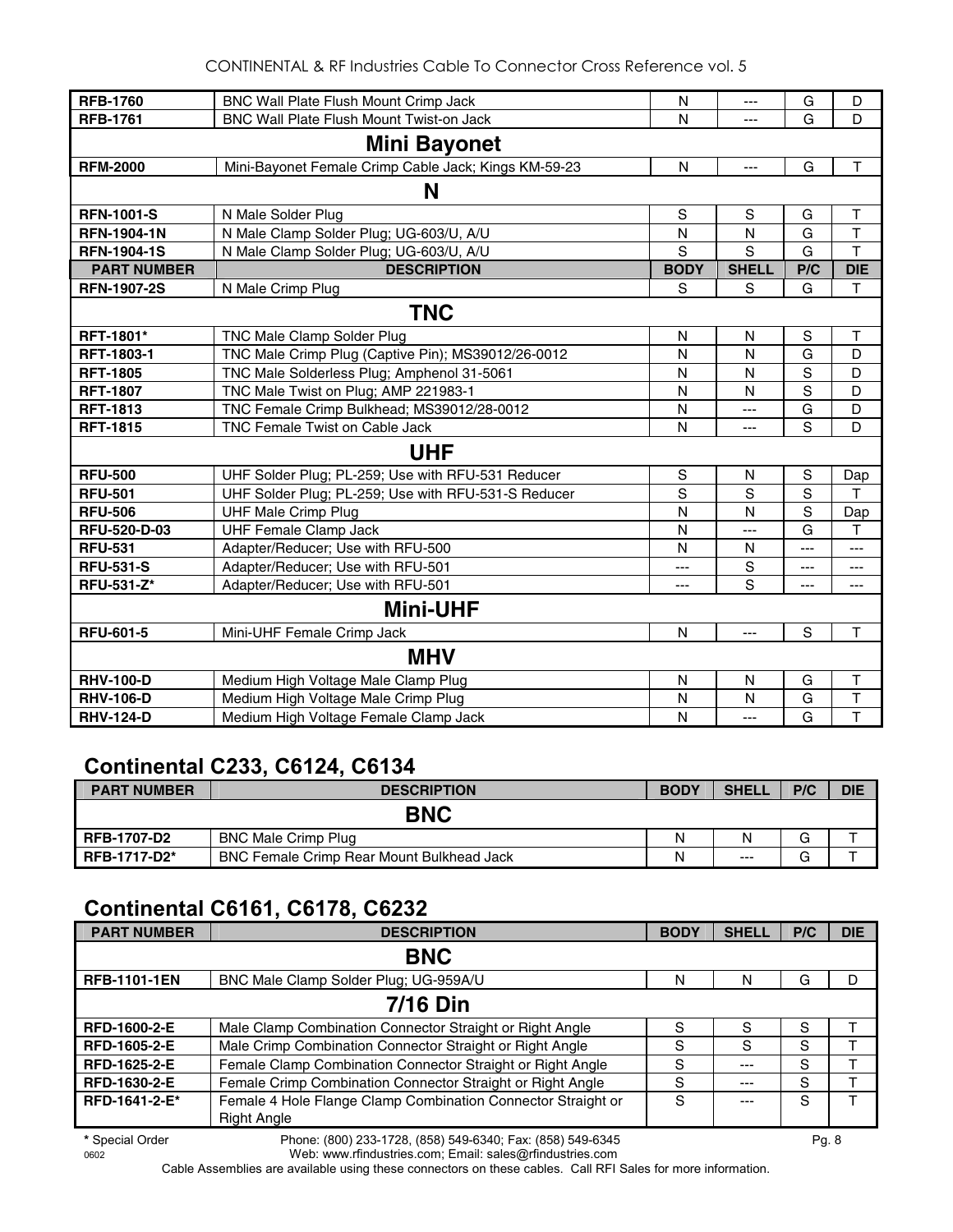| RFD-1642-2-E*      | Female 4 Hole Flange Crimp Combination Connector Straight or             | S             | ---            | S   |                         |  |  |
|--------------------|--------------------------------------------------------------------------|---------------|----------------|-----|-------------------------|--|--|
|                    | <b>Right Angle</b>                                                       |               |                |     |                         |  |  |
| N                  |                                                                          |               |                |     |                         |  |  |
| <b>RFN-1001-S</b>  | N Male Solder Plug                                                       | $\mathbf S$   | S              | G   | Τ                       |  |  |
| <b>RFN-1002-1N</b> | N Male Solder Clamp Plug                                                 | N             | N              | G   | $\overline{\mathsf{T}}$ |  |  |
| <b>RFN-1002-1S</b> | N Male Solder Clamp Plug                                                 | $\mathbf S$   | S              | G   | $\overline{\mathsf{T}}$ |  |  |
| <b>RFN-1006-3E</b> | N Male Crimp Plug; UG-1681/U                                             | S             | $\overline{s}$ | G   | $\overline{\mathsf{T}}$ |  |  |
| <b>RFN-1008-3E</b> | N Male Right Angle Clamp Plug                                            | $\mathbf S$   | S              | G   | T                       |  |  |
| <b>RFN-1009-3E</b> | N Male Right Angle Crimp Plug                                            | $\mathbf S$   | S              | G   | T                       |  |  |
| RFN-1021-7*        | N Female 4-Hole Flange Panel Mount Clamp                                 | $\mathbf S$   | ---            | G   | T                       |  |  |
| <b>RFN-1024-1</b>  | N Female Cable Clamp Jack; UG-23D/U, F/U                                 | S             | ---            | G   | $\mathsf{T}$            |  |  |
| <b>PART NUMBER</b> | <b>DESCRIPTION</b>                                                       | <b>BODY</b>   | <b>SHELL</b>   | P/C | <b>DIE</b>              |  |  |
| <b>RFN-1028</b>    | N Female Crimp Jack                                                      | S             | $---$          | G   | T                       |  |  |
| <b>TNC</b>         |                                                                          |               |                |     |                         |  |  |
| <b>RFT-1218-E*</b> | TNC Male Right Angle Crimp Plug                                          | N             | N              | G   | Τ                       |  |  |
| <b>RFT-1219-E</b>  | TNC Male Right Angle Clamp Plug                                          | N             | N              | G   | T                       |  |  |
|                    | <b>UHF</b>                                                               |               |                |     |                         |  |  |
| <b>RFU-500</b>     | UHF Solder Plug; PL-259                                                  | ${\mathsf S}$ | N              | S   | Dap                     |  |  |
| <b>RFU-501</b>     | UHF Solder Plug; PL-259                                                  | $\mathbf S$   | S              | S   | Т                       |  |  |
| <b>RFU-503</b>     | UHF Male, Waterproof Plug (w/ Silicon Rubber O-Rings / Seals);<br>PL-259 | N             | N              | S   | T                       |  |  |
| <b>RFU-507</b>     | <b>UHF Male Crimp Plug</b>                                               | N             | N              | S   | Dap                     |  |  |
| <b>RFU-507-S</b>   | <b>UHF Male Crimp Plug</b>                                               | S             | S              | S   | Dap                     |  |  |
| <b>RFU-507-ST</b>  | <b>UHF Male Crimp Plug</b>                                               | S             | S              | S   | $\mathsf{T}$            |  |  |
| <b>RFU-520-1E</b>  | <b>UHF Female Cable Clamp Jack</b>                                       | N             | ---            | S   | T                       |  |  |
| <b>MHV</b>         |                                                                          |               |                |     |                         |  |  |
| <b>RHV-100-E</b>   | $\mathsf T$<br>N<br>N<br>G<br>Medium High Voltage Male Clamp Plug        |               |                |     |                         |  |  |

# **Continental C6123, C6133**

| <b>PART NUMBER</b> | <b>DESCRIPTION</b>                               | <b>BODY</b> | <b>SHELL</b> | P/C | <b>DIE</b> |  |
|--------------------|--------------------------------------------------|-------------|--------------|-----|------------|--|
| <b>BNC</b>         |                                                  |             |              |     |            |  |
| <b>RFB-1707-J</b>  | <b>BNC Male Crimp Plug</b>                       | N           | N            | G   |            |  |
| <b>RFB-1710-J</b>  | <b>BNC Male Right Angle Crimp Plug</b>           | N           | N            | G   |            |  |
| <b>RFB-1717-J</b>  | <b>BNC Female Crimp Rear Mount Bulkhead Jack</b> | Ν           | $--$         | G   |            |  |
| <b>RFB-1724-J</b>  | <b>BNC Female Crimp Jack</b>                     | Ν           | $---$        | G   |            |  |

## **Continental C6166, C4130**

| <b>PART NUMBER</b> | <b>DESCRIPTION</b>                               | <b>BODY</b> | <b>SHELL</b> | P/C | <b>DIE</b> |  |
|--------------------|--------------------------------------------------|-------------|--------------|-----|------------|--|
| <b>BNC</b>         |                                                  |             |              |     |            |  |
| <b>RFB-1707-Q</b>  | <b>BNC Male Crimp Plug</b>                       | N           | N            | G   |            |  |
| <b>RFB-1710-Q</b>  | BNC Male Right Angle Crimp Plug                  | N           | N            | G   |            |  |
| <b>RFB-1717-Q</b>  | <b>BNC Female Crimp Rear Mount Bulkhead Jack</b> | N           | $---$        | G   |            |  |
| <b>RFB-1724-Q</b>  | <b>BNC Female Crimp Jack</b>                     | N           | $--$         | G   |            |  |
| <b>TNC</b>         |                                                  |             |              |     |            |  |
| <b>RFT-1803-Q</b>  | TNC Male Crimp Plug                              | N           | N            | G   | D          |  |

# **Continental C6171**

| <b>PART NUMBER</b> | <b>DESCRIPTION</b> | <b>BODY</b> | SHE <sup>'</sup> | P/C | <b>DIE</b> |
|--------------------|--------------------|-------------|------------------|-----|------------|
|                    |                    |             |                  |     |            |